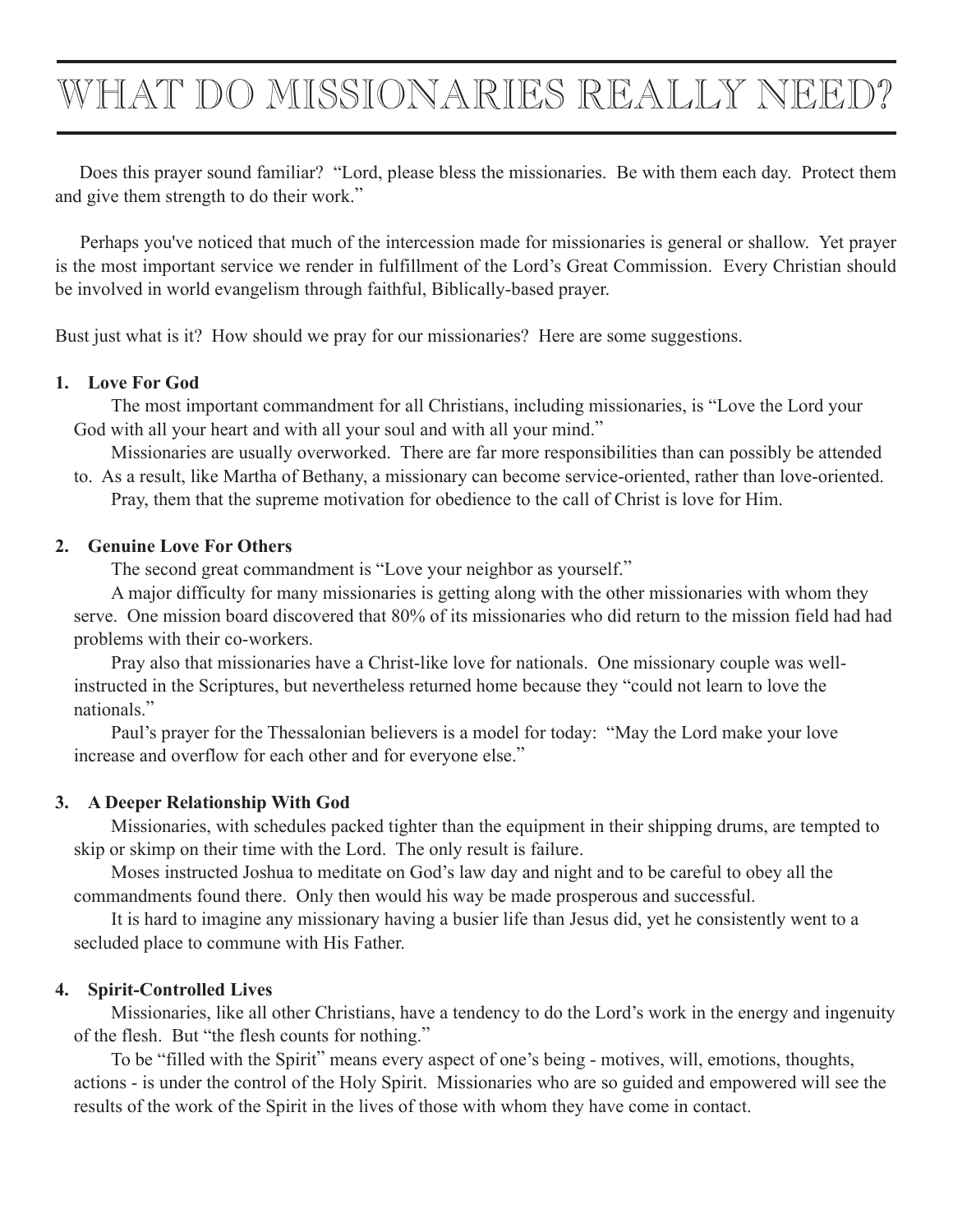## **5. Fruit Of The Spirit**

 Bad tempers are not uncommon, but bad tempers and characteristics like them can be a deterrent to people coming to trust and serve Christ. Nationals will not heed the message of Christ if they cannot see His likeness in the life of the messenger.

 Christ perfectly manifested each of the fruits of the Spirit - love, joy, peace, patience, kindness, goodness, faithfulness, gentleness and self-control. Pray, therefore, that the fruit of the Spirit, the very beauty of Jesus, will be evident in the missionary's life.

## **6. Wisdom And Knowledge**

 Missionaries are usually strong-willed people; otherwise they would never have overcome all the obstacles in getting to the mission field. What happens when two such persons sit in the same field council meeting and express diametrically-opposed viewpoints, both of which are adamantly described as "the will of the Lord?"

 James wrote, "If any of you lacks wisdom, he should ask God, Who gives generously to all without finding fault, and it will be given to him." James also described the characteristics of the wisdom of God:

"...first pure; then peace-loving, considerate, submissive, full of mercy and good fruit, impartial and sincere." Pray missionaries will be granted this wisdom and be "fill[ed] with the knowledge of His will through all spiritual wisdom and understanding" when establishing priorities, facing decisions, and solving problems.

## **7. Courage**

 Paul made an earnest prayer request in his letter to the Ephesians: "Pray also for me, that whenever I open my mouth, words may be given me so that I will fearlessly make known the mystery of the Gospel." When Peter and John were commanded to cease preaching and teaching in the name of Jesus, the early church prayed: "Lord...enable your servants to speak your Word with great boldness."

 Pray for courage for missionaries to share the truth in the face of opposition.

## **8. Receptive Hearts**

 The Book of Acts contains thrilling accounts of God's amazing providence in bringing His messengers in contact with prepared people. God led Philip to speak to the Ethiopian eunuch, who was reading Isaiah 53. God guided Peter to the Gentiles, Cornelius and his household, [who were] waiting to hear words whereby they would be saved. God sent Paul to the Philippian jailer who cried out. "What must I do to be saved?"

 Only the Lord, by His providence, can create situations in which His servants are brought into contact with seeking and receptive people of His choosing, at the time and place of His choosing. Pray for it.

# **9. Disciples**

 Christ commissioned His followers to "go and make disciples of all nations."

 Pray that missionaries will experience the joy of leading others to salvation, and "teaching them to obey everything [Christ] commanded."

## **10. A Strong Faith**

 The apostles once made a direct request of Christ: "Increase our faith!"

 Before Christ fed the multitude, He asked Philip, to test him, "Where shall we buy bread for these people to eat?" Philip saw the greatness of the need, but not the greatness of the Lord.

 Pray that missionaries will have great faith able to lead them to ask great things of our great Lord.